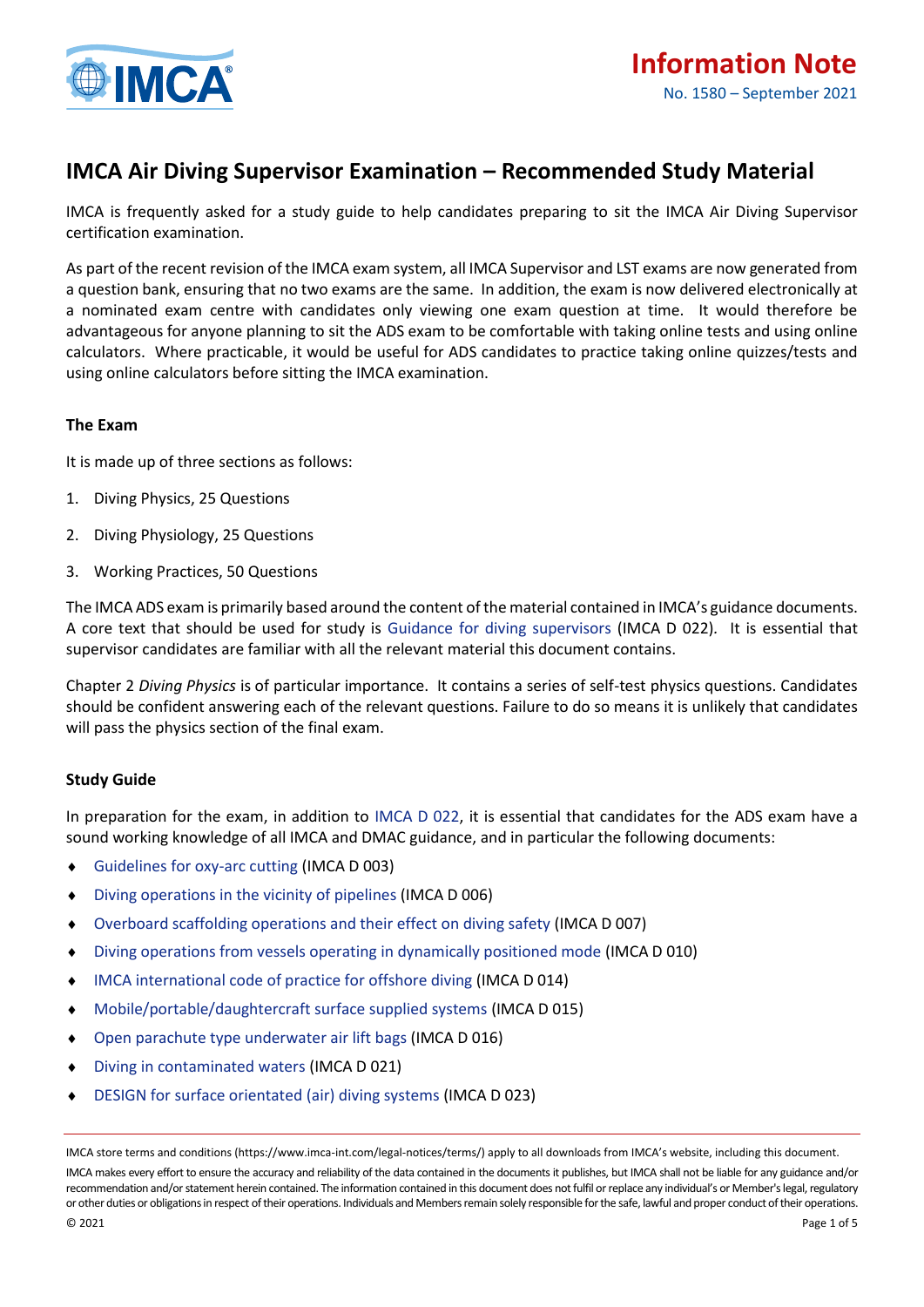- [Installation based diving operations and the evacuation of divers from installations](https://www.imca-int.com/publications/167/guidance-on-installation-based-diving-operations-and-the-evacuation-of-divers-from-installations/) (IMCA D 025)
- [Guidance on the use of chain lever hoists in the offshore subsea environment](https://www.imca-int.com/publications/262/guidance-on-the-use-of-chain-lever-hoists-in-the-offshore-subsea-environment/) (IMCA D 028)
- [DESIGN for surface supplied mixed gas diving operations](https://www.imca-int.com/publications/189/surface-supplied-mixed-gas-diving-operations/) (IMCA D 030)
- [Neurological assessment of a diver \(](https://www.imca-int.com/publications/219/neurological-assessment-of-a-diver/)IMCA D 036)
- [DESIGN for mobile/portable surface supplied systems](https://www.imca-int.com/publications/233/design-for-mobileportable-surface-supplied-systems/) (IMCA D 040)
- [Diver and ROV based concrete mattress handling, deployment, installation, repositioning and decommissioning](https://www.imca-int.com/publications/257/diver-and-rov-based-concrete-mattress-handling-deployment-installation-repositioning-and-decommissioning/) (IMCA D 042)
- [Code of practice for the safe use of electricity under water](https://www.imca-int.com/publications/295/code-of-practice-for-the-safe-use-of-electricity-under-water/) (IMCA D 045)
- [Guidance on surface supplied diving operations using nitrox](https://www.imca-int.com/publications/319/surface-supplied-diving-operations-using-nitrox/) (IMCA D 048)
- [Remotely operated vehicle intervention during diving operations](https://www.imca-int.com/publications/352/remotely-operated-vehicle-intervention-during-diving-operations-2/) (IMCA D 054)
- Diver attachment [to structures by means of a weak link](https://www.imca-int.com/publications/380/diver-attachment-to-structures-by-means-of-a-weak-link-2/) (IMCA D 058)
- [Guidance on health, fitness and medical issues in diving operations](https://www.imca-int.com/publications/451/guidance-on-health-fitness-and-medical-issues-in-diving-operations/) (IMCA D 061)
- [Guidelines for the design and operation of dynamically positioned vessels](https://www.imca-int.com/publications/57/guidelines-for-the-design-and-operation-of-dynamically-positioned-vessels/) (IMCA M 103)
- [Aide-mémoire for recording and transmission of medical data to shore](http://www.dmac-diving.org/guidance/DMAC01.pdf) (DMAC 01)
- [Flying after diving: Recommendation](http://www.dmac-diving.org/guidance/DMAC07.pdf) (DMAC 07)
- ◆ [Safe diving distance from seismic surveying operations](http://www.dmac-diving.org/guidance/DMAC12.pdf) (DMAC 12)
- [Medical equipment to be held at the site of an offshore diving operation](http://www.dmac-diving.org/guidance/DMAC15.pdf) (DMAC 15)
- [Proximity to a recompression chamber after surfacing](http://www.dmac-diving.org/guidance/DMAC22.pdf) (DMAC 22)

## **Other relevant information**

All published IMCA videos are available to stream online and it would be helpful for ADS candidates to review all relevant IMCA videos as part of their preparation for the IMCA examination. A link to the IMCA videos is shown below:

## <https://www.youtube.com/user/IMCAint/videos>

Candidates should also be familiar with the latest revision of the US Navy Diving Manual and the use of US Navy Decompression Tables and procedures (currently see USN Manual Volume 2, Chapters 8 & 9). They should also be very familiar with the USN guidance on dealing with Hazardous Marine Creatures and the injuries they may cause (see Appendix 5C in the current USN Diving Manual).

The US Navy Manual is available as a free download from:

[https://www.navsea.navy.mil/Portals/103/Documents/SUPSALV/Diving/US%20DIVING%20MANUAL\\_REV7.pdf?ve](https://www.navsea.navy.mil/Portals/103/Documents/SUPSALV/Diving/US%20DIVING%20MANUAL_REV7.pdf?ver=2017-01-11-102354-39) [r=2017-01-11-102354-39](https://www.navsea.navy.mil/Portals/103/Documents/SUPSALV/Diving/US%20DIVING%20MANUAL_REV7.pdf?ver=2017-01-11-102354-39)

## **Legislation**

Candidates who wish to sit the optional legislation module should be familiar with the following:

- UK legislation Reporting of Injuries, Diseases and Dangerous Occurrences Regulations 2013 (RIDDOR 2013) (see INDG 453 [https://www.hse.gov.uk/pubns/indg453.pdf\)](https://www.hse.gov.uk/pubns/indg453.pdf)
- HSE Commercial Diving Projects Offshore Approved Code of Practice L103

[\(https://www.hse.gov.uk/pubns/books/l103.htm\)](https://www.hse.gov.uk/pubns/books/l103.htm)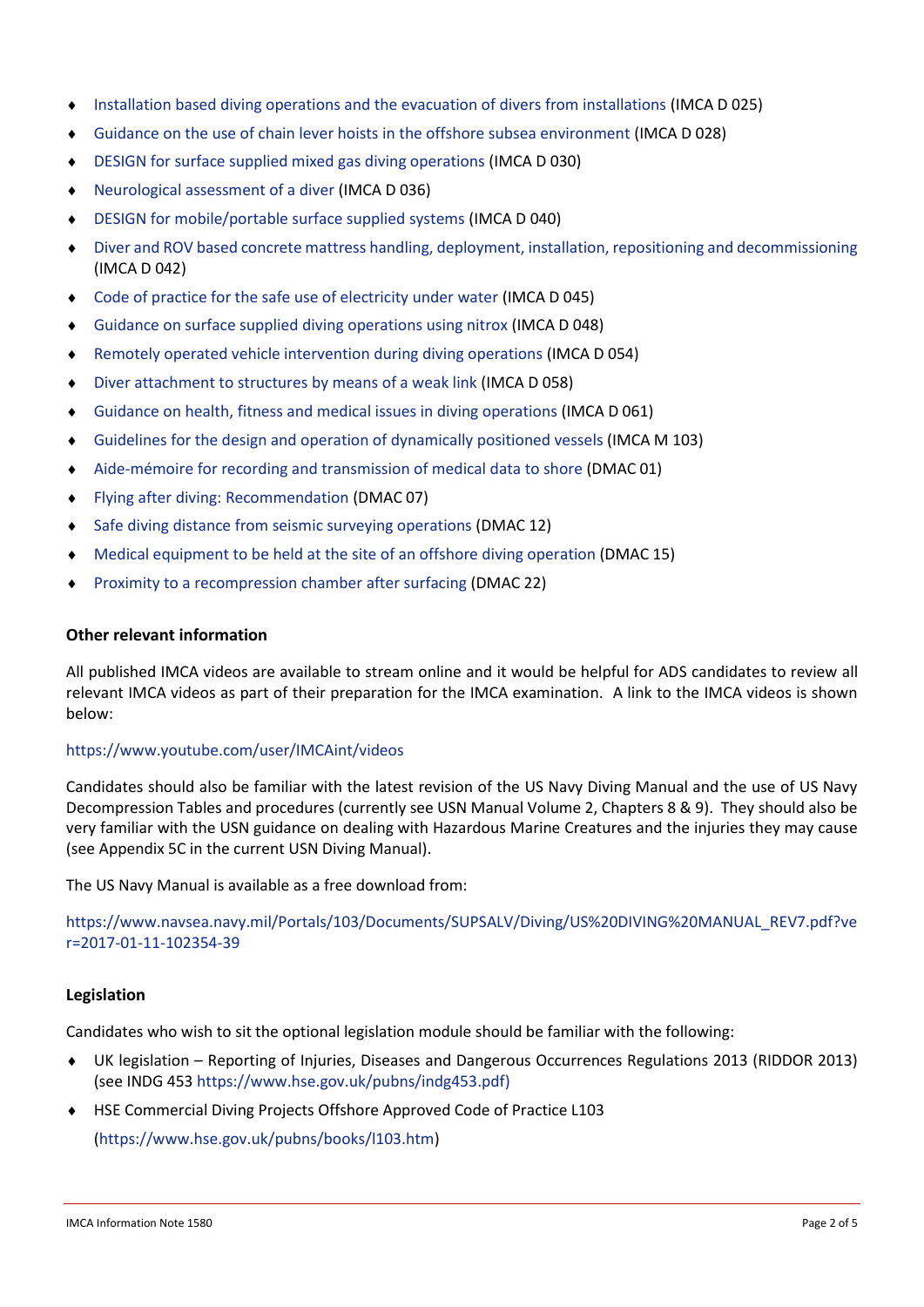- The Health and Safety at Work etc Act 1974: Sections 2-9 [http://www.legislation.gov.uk/ukpga/1974/37/pdfs/ukpga\\_19740037\\_en.pdf](http://www.legislation.gov.uk/ukpga/1974/37/pdfs/ukpga_19740037_en.pdf)
- HSE List of Approved Diving Qualifications for Offshore Diving

<https://www.hse.gov.uk/diving/qualifications/approved-list.pdf>

HSE documents are available as free downloads at:

[https://www.hse.gov.uk/pubns/books/index-catalogue.htm#](https://www.hse.gov.uk/pubns/books/index-catalogue.htm)

#### **Preparation**

In preparation for the exam it is recommended that candidates who wish to achieve any IMCA supervisor certification should start a programme of disciplined self-study long before they apply to sit the exam.

This is to ensure that they have the best chance of passing the exam at the first attempt, but it is also to ensure that every candidate has a thorough understanding of all the documents and procedures that a supervisory position demands. In addition, consideration should be given to undertaking a review session in the run-up to the exam at one of the IMCA approved training establishments offering the IMCA Trainee Air Diving Supervisor (TADS) training programme. A list of establishments currently offering IMCA-approved trainee ADS training is available on IMCA's website at:

#### <https://www.imca-int.com/divisions/diving/personnel/diving-supervisor/air-courses/>

Supervisor candidates who do not prepare adequately will find the exam a challenge to pass, in particularly the physics and diving operations sections.

Sample questions indicative of the type of questions contained within the IMCA ADS exam are contained in Appendix 1 of this Information Note.

The time allowed to sit the ADS and legislation exams are:

- ◆ IMCA Air Diving Supervisor 2.5 hours
- ◆ Legislation Module UK 30 minutes

Candidates who do not speak English as a first language or who are not familiar with online examinations and calculators should ensure they are adequately prepared before sitting the exam. In addition, an allowance has been made within the exam timings for candidates working in a second language.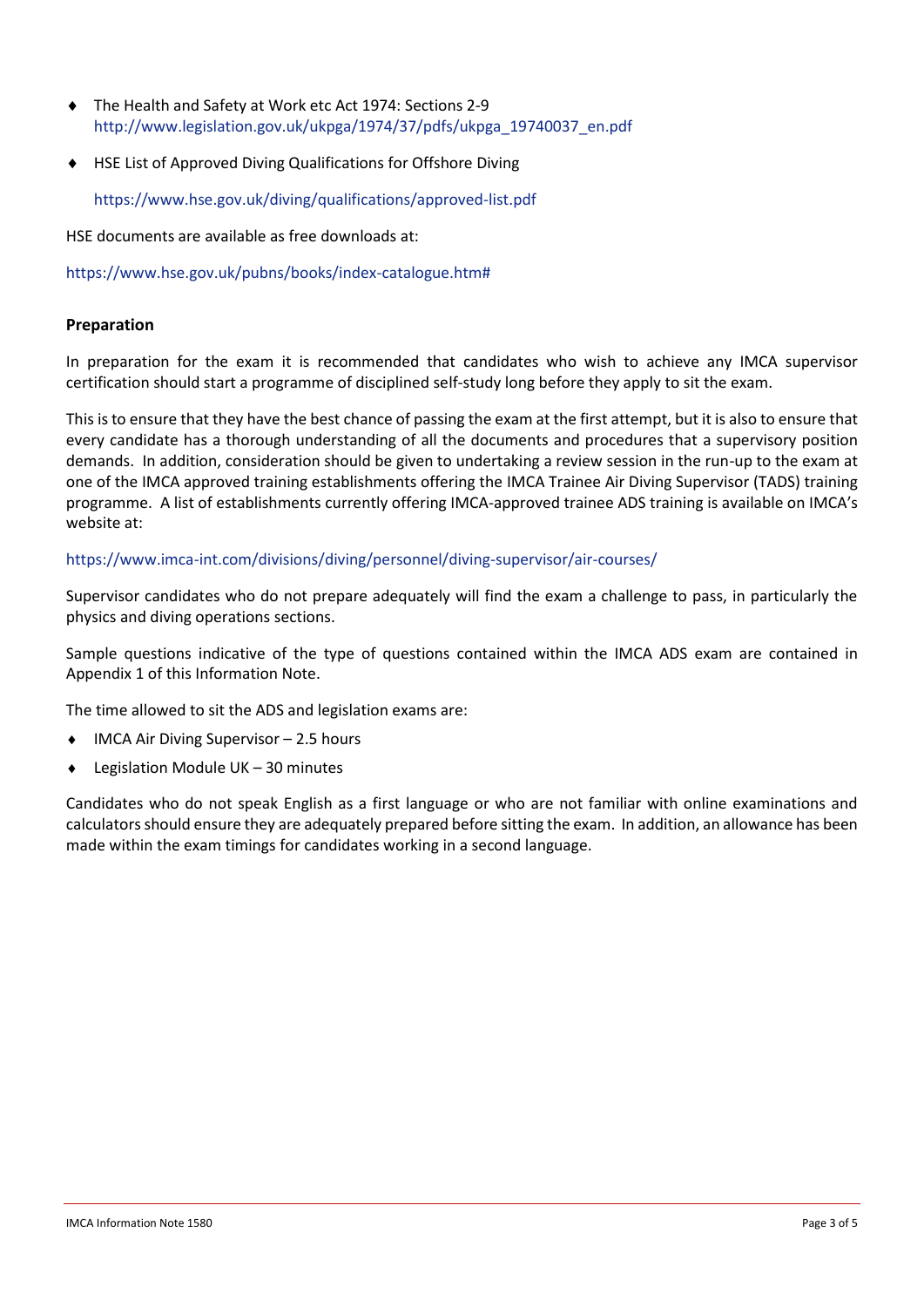## **IMCA ADS Sample Exam Questions**

Please find detailed below a number of sample questions indicative of the type of questions contained within the IMCA ADS Exam.

## **Physics Examples**

- 1. How much air does a 6-litre cylinder contain if it is pressurised to 200 bars?
	- a. 1000 litres
	- b. 1100 litres
	- c. 1200 litres
	- d. 1300 litres
- 2. A wet bell receives an up thrust of 16,095 lbs when totally submerged and it weighs 7.5 tons. How much extra buoyancy is needed to make it 500 lbs positive?
	- a. 435 lbs
	- b. 705 lbs
	- c. 935 lbs
	- d. 1205 lbs

## **Physiology Examples**.

- 1. Anoxia is defined as:
	- a. Too little oxygen
	- b. Too much carbon dioxide
	- c. Too much oxygen
	- d. Total absence of oxygen
- 2. Tunnel vision, dizziness, earache, nausea, irritability and muscular twitching around the lips and eyelids are the combined symptoms of:
	- a. Arterial gas embolism
	- b. Hypercapnia
	- c. Acute central nervous system oxygen toxicity
	- d. Serious decompression illness

## **Working Practice Examples**

- 1. Which one of the following excursion umbilical lengths is appropriate for a four-minute bail-out capacity?
	- a. 20 metres
	- b. 30 metres